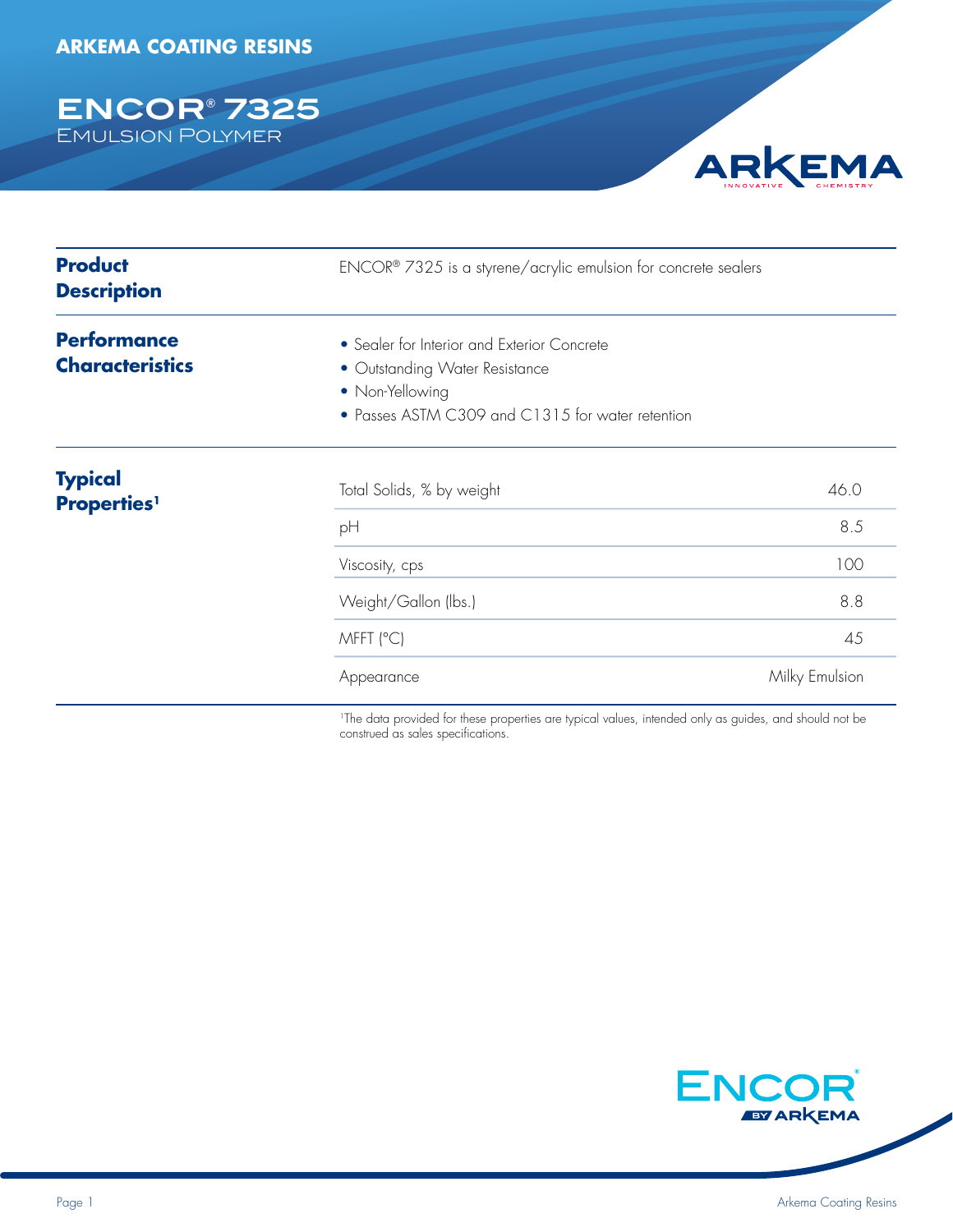## **ENCOR® 7325**

Emulsion Polymer

#### **Laboratory Test Report**

ENCOR® 7325 [Water-based emulsion at 25% solids]

| <b>PROPERTY</b>                                                | <b>TEST RESULT</b>                       | <b>ASTMC1315</b>                         |
|----------------------------------------------------------------|------------------------------------------|------------------------------------------|
|                                                                |                                          | Requirement                              |
| Water Retention, $kg/m2$                                       | 0.35                                     | $0.40$ , max                             |
| Drying Time to Touch, hours                                    | 2 hr 30 min                              | $4.0, \text{max}$                        |
| Nonvolatile Content, %                                         | 25.2                                     | $25$ , min                               |
| Alkali Resistance<br>(5% Aqueous Sodium Hydroxide<br>Solution) | No changes in treated surface            | No pin-holes, blisters                   |
| Acid Resistance<br>(10% Aqueous Hydrochloric Acid<br>Solution) | Some discoloration of<br>treated surface | No pin-holes, blisters or disintegration |

The tested material sample meets the applicable provisions of ASTM C1315-95 *"Liquid Membrane-Forming Compounds Having Special Properties for Curing and Sealing Concrete".*

### **Laboratory Test Report**

ENCOR® 7325 [Styrene acrylic emulsion polymer at 15% NVM compound]

| <b>PROPERTY</b>             | <b>TEST RESULT</b> | ASTMC309          |
|-----------------------------|--------------------|-------------------|
|                             |                    | Requirement       |
| Water Retention, $kg/m2$    | 0.44               | $0.55$ , max      |
| Drying Time to Touch, hours | $\sim$ 1 hr        | $4.0, \text{max}$ |
| Nonvolatile Content, %      | 15.8               | 15. min.          |

The tested material sample meets the applicable provisions of ASTM C309-98a *"Liquid Membrane-Forming Compounds for Curing Concrete".*

#### **Starting Point Formulation** Clear Concrete Sealer (25%NVM)

| Clear Concrete Sealer (ZO/6NV/W) |                      |               |          |
|----------------------------------|----------------------|---------------|----------|
| <b>Item</b>                      | Gallons <sup>1</sup> | $Lbs/100$ Gal | Supplier |
| Water                            | 44.17                | 368.60        |          |
| Dowanol PPh                      | 4.83                 | 42.68         | Dow      |
| Antifoam SE-21                   | 0.05                 | 0.43          | Wacker   |
| Zonyl FSH                        | 0.02                 | 0.26          | DuPont   |
| Ammonia (28°)                    | 0.16                 |               |          |

*Add materials in order listed with good agitation. Allow to mix 5 minutes, then add remaining material.*

| <b>ENCOR<sup>®</sup> 7325</b> | 50.77                                             | 449.04 | Arkema |
|-------------------------------|---------------------------------------------------|--------|--------|
|                               | Allow to mix under good agitation for 30 minutes. |        |        |
| TOTAL                         | 00.00                                             | 862.2  |        |

\*pH can be adjusted to desired level with ammonia

Formulation Constants: NVM by Weight: 25.02% NVM by Volume: 24.38% VOC: ~ 1.56 Lbs./Gal. VOC: ~187.00 g/L